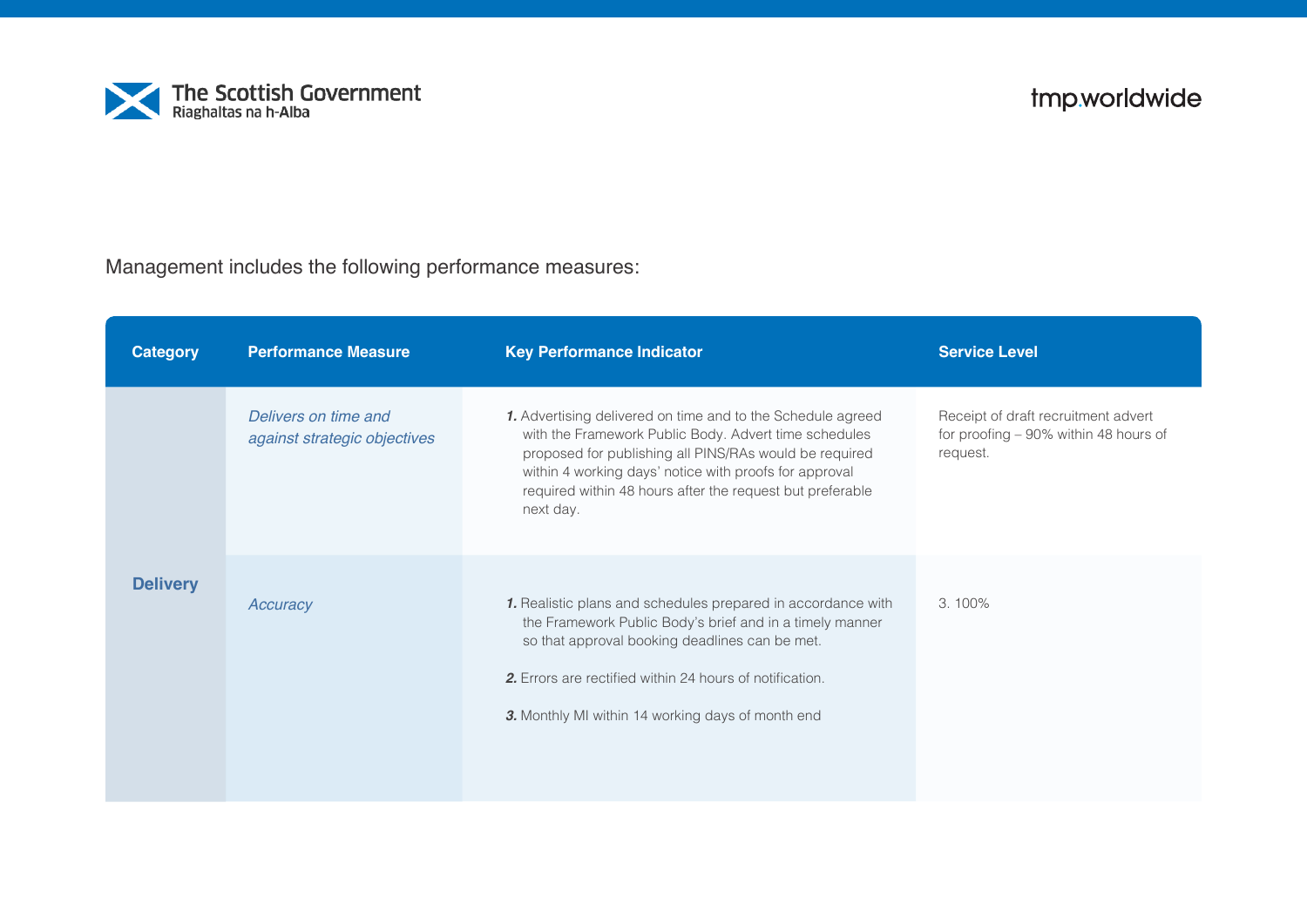

| <b>Category</b> | <b>Performance Measure</b>        | <b>Key Performance Indicator</b>                                                                                                                                                                                                                                                                                                                                                                                                                                                                                                                                                                                                                                                                                                                                                                                                                                                                                                                                                                                                             | <b>Service Level</b> |
|-----------------|-----------------------------------|----------------------------------------------------------------------------------------------------------------------------------------------------------------------------------------------------------------------------------------------------------------------------------------------------------------------------------------------------------------------------------------------------------------------------------------------------------------------------------------------------------------------------------------------------------------------------------------------------------------------------------------------------------------------------------------------------------------------------------------------------------------------------------------------------------------------------------------------------------------------------------------------------------------------------------------------------------------------------------------------------------------------------------------------|----------------------|
| <b>Service</b>  | Communication                     | 1. Contact reports despatched within 48 hours.<br>2. Status Report, Media schedules etc. should be prepared<br>and distributed to the Framework Public Body, on time, as<br>agreed and as required.<br>3. All Framework Public Body's e-mails to be confirmed by<br>e-mail within 24 hours.<br>4. All Framework Public Body calls to be returned within two<br>hours.<br>5. The Contractor will advise the Framework Public Body and<br>agency team of any revision to media schedule prior to<br>booking or copy deadlines as appropriate.<br>6. Full budget sheets to be issued at the end of every month.<br>7. The Contractor will provide an estimate of final media costs<br>which must be approved as required by the Framework<br>Public Body in writing and a purchase order raised before<br>the relevant medium is booked.<br>8. Inform the Framework Public Body and agency teams in<br>good time for any Advanced Booking deadlines.<br>9. Review meetings between Contractor and Framework Public<br>Body as and when required |                      |
|                 | <b>Complaints/Issues/Disputes</b> | 1. Any disputes over invoices must be resolved within three<br>working days from the dispute arising.<br>2. Any complaints, issues or disputes must be acknowledged<br>within 24 hours of receipt and resolved within working 3<br>days.                                                                                                                                                                                                                                                                                                                                                                                                                                                                                                                                                                                                                                                                                                                                                                                                     |                      |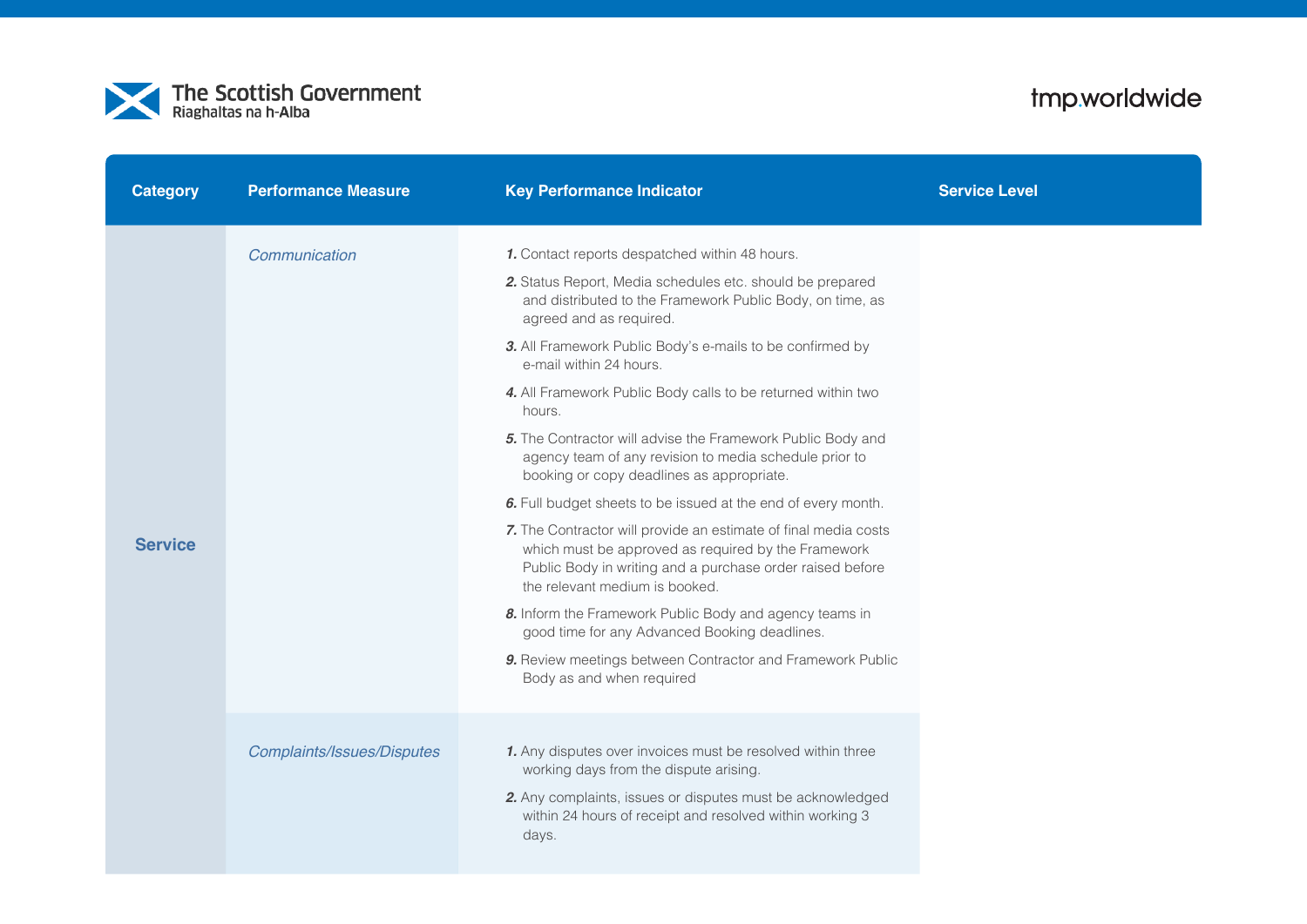

| <b>Category</b> | <b>Performance Measure</b>                           | <b>Key Performance Indicator</b>                                                                                                                                                                                                                                                                               | <b>Service Level</b> |
|-----------------|------------------------------------------------------|----------------------------------------------------------------------------------------------------------------------------------------------------------------------------------------------------------------------------------------------------------------------------------------------------------------|----------------------|
| <b>Quality</b>  | <b>Meets Framework</b><br><b>Public Bodies needs</b> | 1. In responding to a brief the Contractor must consider<br>whether there are any innovative media solutions that could<br>be used to improve the service delivery.                                                                                                                                            |                      |
|                 |                                                      | 2. All reports to be delivered to the Framework Public Body as<br>instructed                                                                                                                                                                                                                                   |                      |
|                 |                                                      | 3. Estimated costs to be provided to the Framework Public<br>Body within five working days of discussing the campaign.                                                                                                                                                                                         |                      |
|                 |                                                      | 4. Upon request by the Framework Public Body, the Contractor<br>must provide evidence within five working days that the<br>best possible rates have been achieved.                                                                                                                                             |                      |
|                 |                                                      | 5. In providing the services described in the SOR, the<br>Contractor shall be committed to providing a high level<br>quality service to the Framework Public Body. This quality of<br>service must be consistent for every individual Framework<br>Public Body irrespective of the value of their requirement. |                      |
|                 |                                                      | 6. Lessons learned from each campaign to be captured and<br>provided to the Framework Public Body's HR & Recruiting<br>line manager.                                                                                                                                                                           |                      |
|                 | Sustainability                                       | 1. The Contractor will, as a matter of course, follow the Scottish<br>Government's sustainability objectives in providing the<br>service.                                                                                                                                                                      |                      |